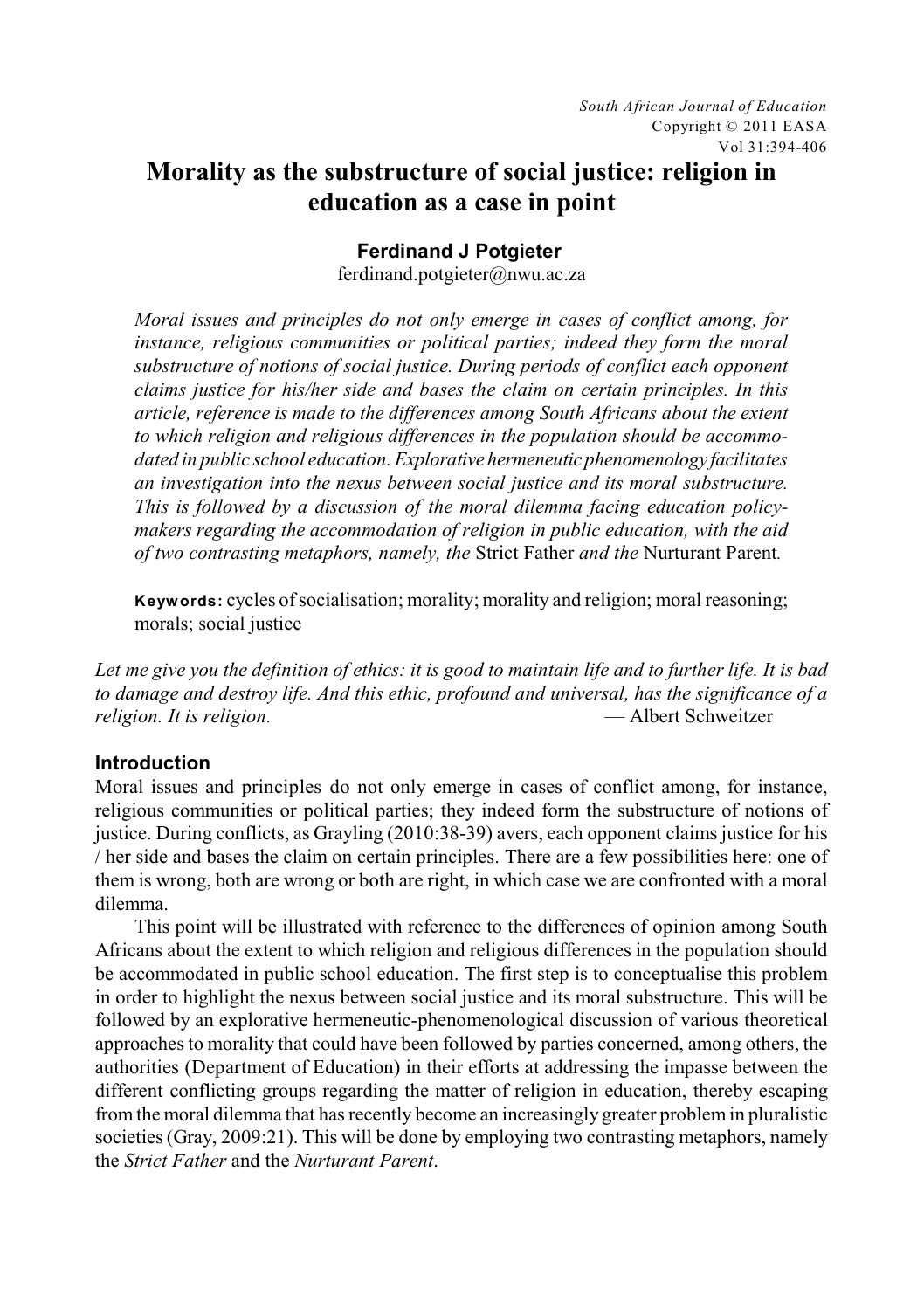## **Conceptualisation**

## Moral reasoning

People have the capacity to make choices and to act in accordance with the choices that they make. These choices are based on our personal and socially constructed values, assumptions and beliefs. This personal set of values, assumptions and beliefs informs our understanding of what is morally right or wrong and of the type of conduct that would be just, fair, ethical and equitable. Moral reasoning is thus an individual or collective reasoning about what, *morally*, one ought to do (Nieuwenhuis, 2010:1).

If we want to understand the nexus between social justice and its moral substructure from a moral reasoning point of view, it becomes necessary to explore the ontology and cosmology of morals, morality and social justice itself.

### Morals

The concept of *morals* is derived from the Latinate *mores*, meaning customs. Morals are standards of behaviour concerned with how we live our lives. These standards refer to habits of conduct regarding whatmayconstitute appropriate human behaviour (Lusenga, 2010:17-18). They may be used to judge others as being moral or immoral (*ibid*.) and since they are socially negotiated and mediated (see explanation of the cycle of socialisation mentioned below), they help define social conventions as the behavioural uniformities that coordinate interactions of individuals within social systems (Shariff, 2006:9). Morals are inherently unstable and because they are also considered to evolve (Rossano, 2010:174), they have to be re-discovered, reinvented and re-defined by each generation as they search for a way to make their living together more just, fair, ethical and equitable (Nieuwenhuis, 2010:5). This implies the continual organisation of social life around issues of *morality*.

## Morality

Morality (from the Latin *moralitas*, meaning "manner", "character" or "proper behaviour") is a system of ethical conduct that is virtuous (Raz, 1988:7). It relates closely to the Buddhist term*Δla* (Sanskrit) or *sîla* (*Pâli*) that is usually understood to denote "virtue", "good conduct", "morality," "moral discipline" or "precept" (Stanford Encyclopedia of Philosophy, 2011). As ethical motive, it can be understood as motivation based on ideas and principles of right and wrong (Harenski, Antonenko, Shane & Kiehl 2010:2707; Harris, 2010:17). Morality is concerned with how people conform to standards of behaviour and character based on such principles. It is concerned with the distinction between good and evil and with goodness according to a recognised code of conduct. Morality is, at the very least, the effort to guide one's conduct by reason (Nieuwenhuis, 2010:1). This necessitates a brief exploration of the relationship between morality and religion.

## Morality and Religion

Shariff (2006:12) and Rossano (2010:174) argue that religion and morality share social life as a common evolutionary source. They agree that religion paved the way for social life and that social life allowed the spread and increased complexity of religion memes. Each shaped the cultural evolution of the other and each was forced to adapt continuously to the latest incantation of the other. This ties in with Dennett's (2007:283) opinion that all religions provide social infrastructures for creating and maintaining moral teamwork. Thus: while religion is not necessarily the origin of morality, it is nevertheless closely related to it. Originally, religion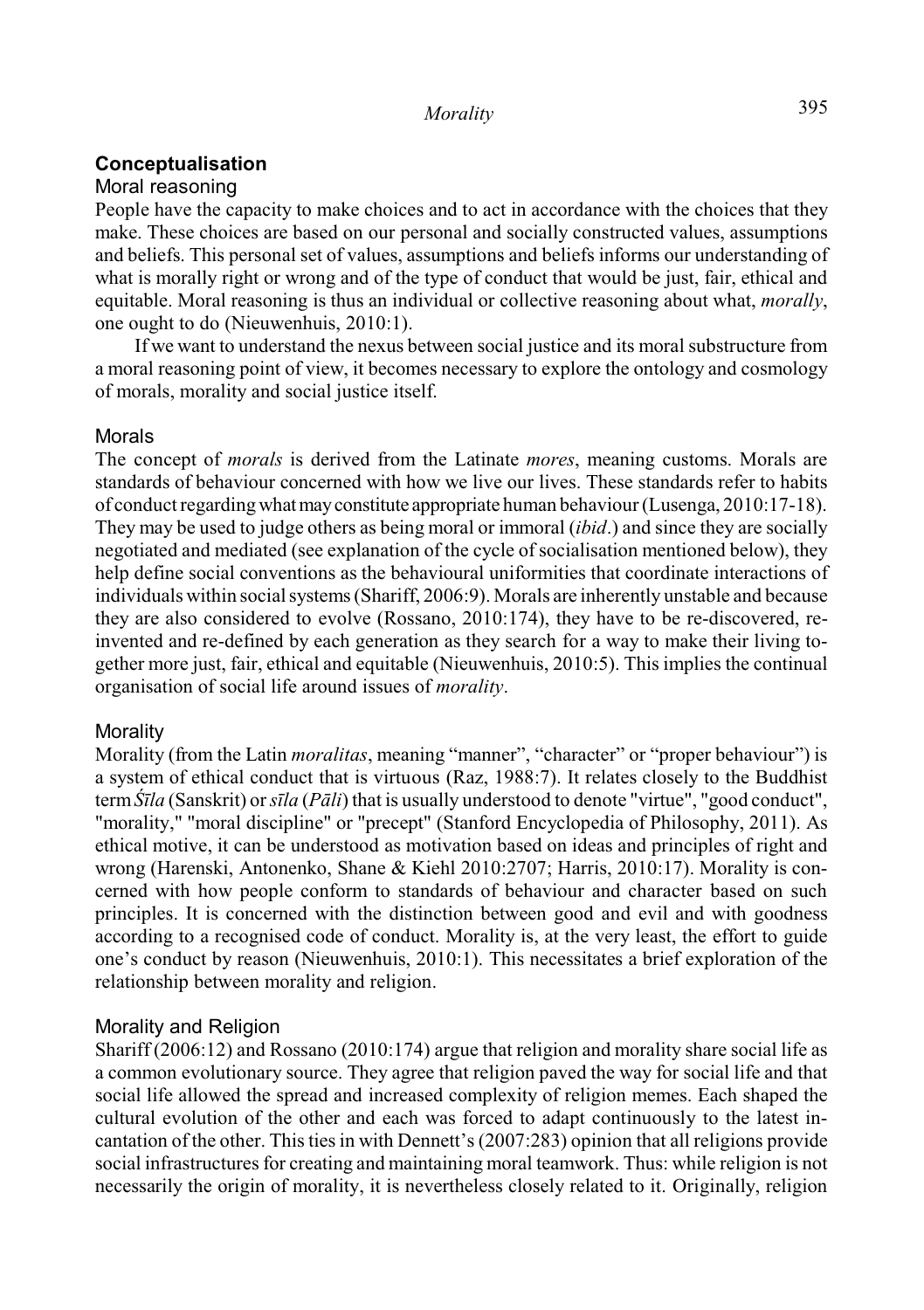### 396 *Potgieter*

reinforced morality by virtue of increasing social scrutiny — creating a mystical inhibition against norm violations. The dynamism of the process meant that those religions — and social communities — that did not keep pace and did not morally adapt, were weeded out by selective pressures. Different social convention environments, constantly emerging all over the globe, posed new moral problems which themselves required new and uniquely adaptive moral solutions. To this day, religion continues to serve as an important reinforcement mechanism for morality. In a more modern context, religion strengthens self-control, thus increasing the likelihood that individual followers of a particular faith will practice moral self-restraint.

Dennett (2007:283) points out that the value of religions as organisers and amplifiers of good intentions far outweighs any deficits created by the putative incoherence created by contradictions between (some of) their respective doctrines. He opines that it would amount to an act of moral ineptitude if we were to distract ourselves with minor conflicts of dogma when there is so much work to be done as far as effecting social justice is concerned. This is why Jansen (2009:18-23) sees morality as a perfectible skill. Since religion provides a venue for intentional, purposeful moral practice, it makes sense to argue that moral skills should be purifiable to the highest level of decorum. Religion's evolutionary role in moral development has always been as a reinforcer of within-group morality (either individually or collectively) (Nieuwenhuis, 2010:1). Our moral reasoning and associated moral behaviour depend, amongst others, on how we have been socialised.

### Cycle of socialisation

Chetty (s.a.), Harro (2000), Jarvis (2008) and Francis (2010), amongst others, argue that every individual is born without guilt, blame, biases or prejudice. According to them, we are then all socialised by our parents, friends, teachers and other people whom we love and trust. They help shape our expectations, values, norms, behavioural roles and dreams and it is from them that we eventually also learn stereotypes and prejudice. They are also co-responsible for us getting misinformation and limited information. Consciously and unconsciously our socialisation is continuously being reinforced by learnings that Jansen (2001:1) refers to as the *social curriculum*, i.e. messages from religious institutions and services, schools, legal systems, the business community, the broadcasting and printed media, adult conversation, friends, direct observation, sport groups, social customs and practices, language, etc. (also refer Francis, 2010:passim; Jansen, 2001:1; Shariff, 2006:10-11). More often than not, this process of socialisation is accompanied by *politics of displacement* (i.e. "What we used to enjoy, we no longer can or are allowed to enjoy ...") (Jansen, 2009:11-16). This may then result in dissonance, silence, anger, guilt, collusion, ignorance, stress, self-hatred, horisontal aggression, inconsistency, violence, crime, internalisation of patterns of power, etc. (Francis, 2010:passim; Harro, 2000:passim), leaving the individual with a choice: s/he can either decide to continue the cycle by doing nothing and promoting the *status quo*, or s/he can decide to take a stand, raise consciousness and start questioning and reframing the *status quo* (Francis, 2010:passim; Harro, 2000:passim), thus turning it into a social justice issue.

### Social Justice

The term "social justice" was coined by the Jesuit Luigi Taparelli in the 1840s and is described in much of John Rawls' writings (refer, for example, Rawls, 2007). It is a part of Catholic social teaching and is one of the Four Pillars of the Green Party upheld by the worldwide green parties (Jovanović, 2010:12). Social justice also has a central place in Judaism where one of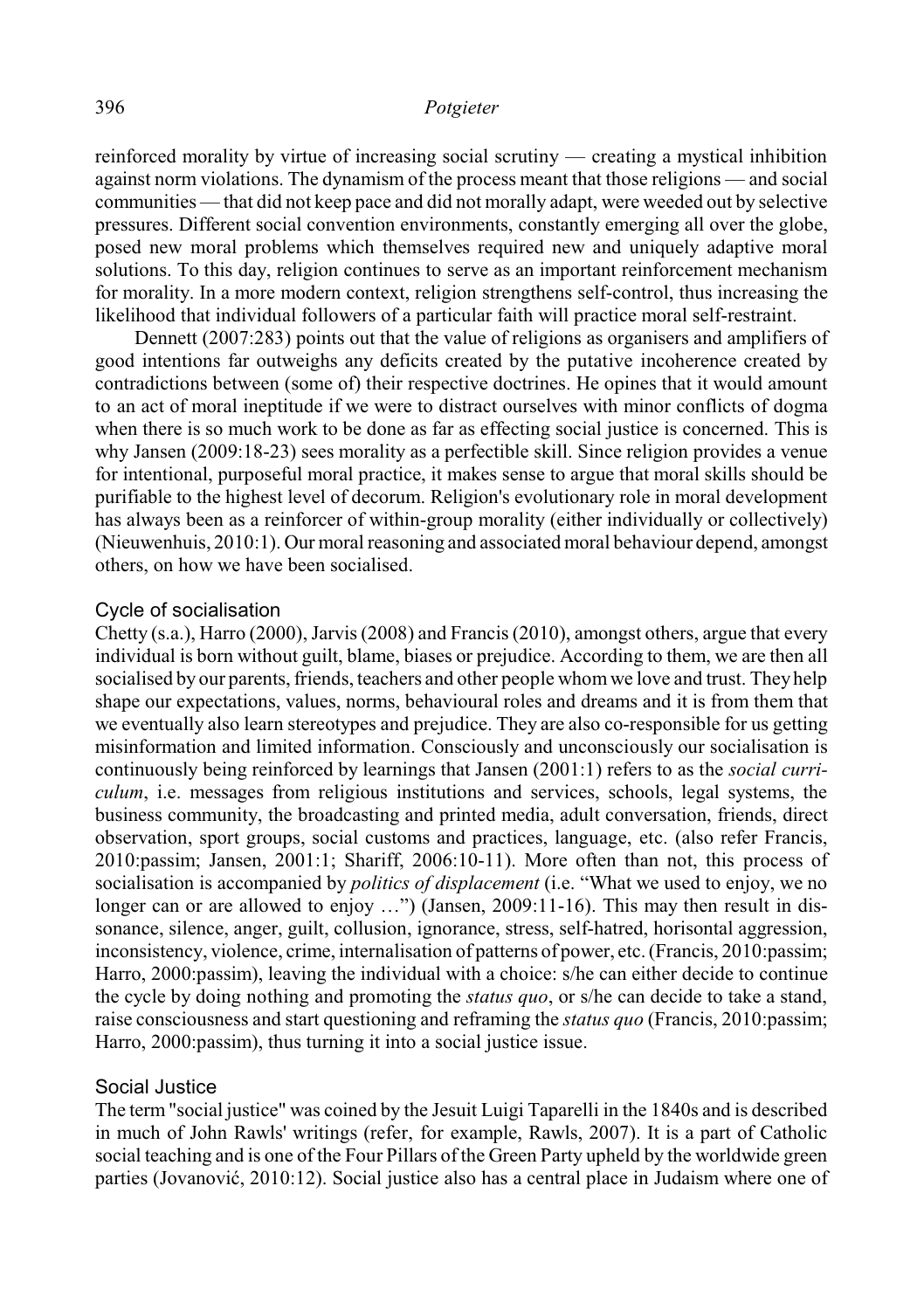its most distinctive and challenging ideas is that of ethics of responsibility as reflected in the concepts of *simcha* ("gladness" or "joy"), *tzedakah* ("the religious obligation to performcharity and philanthropic acts"), *chesed* ("deeds of kindness"), and *tikkun olam* ("repairing the world") (Brown, 1997:449,451,453). Social justice depends, to a certain degree, on respect for human rights.

The current architecture of human rights, established along with other formations of modernity, was inspired by Enlightenment philosophy and the development of nation states (Christie, 2010:3). There is, however, no more scholarly consensus on what human rights means than there seems to be on the character of the good or on what 'social justice' means and entails (Gray, 2009:34). As with other dimensions of modernity, rights are not always what they seem. While elegant in abstract, rights are often less clear in the complex conditions of material life. Since the ontological basis of human rights is still open to question (Christie, 2010:3), a universalist sense of social justice will remain difficult to define.

### The moral substructure of social justice

Differences with regard to the fundamental requirements of social justice are not only to be respected but they mirror differences in moral outlook in the wider society (Gray, 2009:35). Claims about rights and justice are enmeshed in conflicts of value, the value attached to the notion of the 'good life'. In the present discussion, the phrase 'the good life' refers to what would be to the advantage of all South Africans in how religion is accommodated (or not) in public education. Many Christian groups, for example, typically believe that social justice is brought about through Christlike actions of mercy and compassion, especially those that assist people who have been marginalised by society. Islamic perspective on social justice is similar; one of the Five Pillars of Islam is that all must give to the poor. However, certain sects of Islam also promote different fundamental requirements of social justice with respect to, for example, gender (Ellis-Christensen, 2009).

Elsewhere Grayling (2009:26) calls the discussion about the "good life" an essentially ethical enterprise, claiming that ethics is about character and quality of one's life as a whole, and how one lives it; in short, it is about what sort of person one is — from which the nature of one's specifically moral agency generally follows.

In modern pluralistic societies, conflicting communities may claim that they invoke the same principles of (social) justice. This, Gray (2009:26-27) claims, partly reflects their different interpretations of their shared history but also partly is an expression of the fact that their interests are in many ways opposed. When communities contend for power, say when they compete for a dominant status for their religion in the public domain, they are likely to justify their contentions and claims by arguments of fairness. When different groups' (religious) interests are at odds, shared principles of justice are likely to yield incompatible judgments of what justice demands.

Similarly, the postmodern critique on the idea of a just society may equally provoke an interesting debate. Can there ever be a just society, *per se*? Can we ever view all people as inherently equal and entitled to the same rights and privileges? Most scholars would probably agree that no one has ever created a completely just society, where *all* people have equal opportunities (Ellis-Christensen, 2009).

In practical terms, as far as recent events in South Africa with respect to the accommodation of religion in public education are concerned, this moral dilemma can be briefly outlined as follows. On the one hand, we have a number of traditional or mainstream religions, in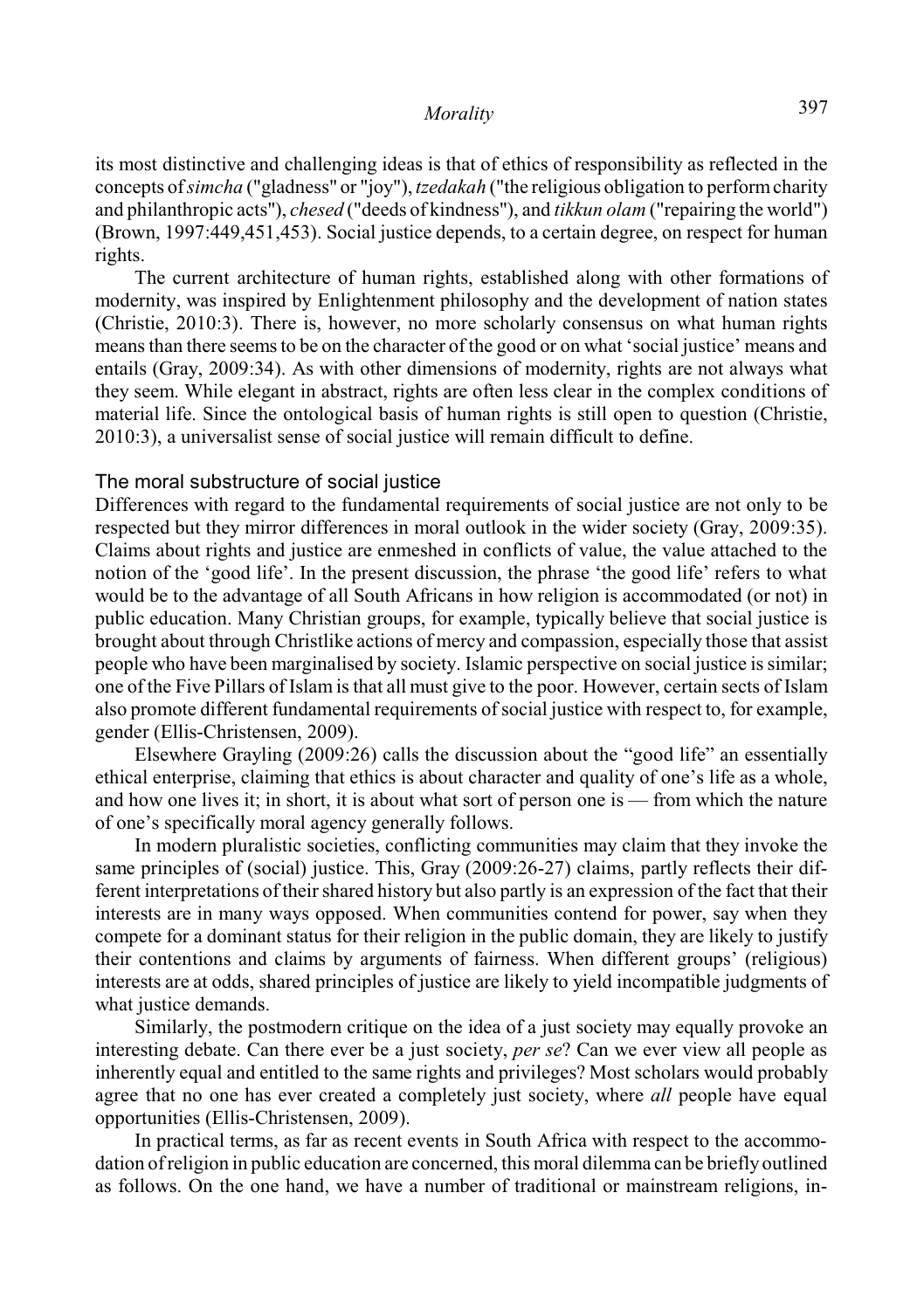cluding traditional indigenous-African religions as well as a grouping that can be regarded as secular humanist/rationalist. The democratic elections in 1994 created, amongst others, an awareness of religious diversity and this is reflected in the South African constitution and the South African Schools Act (RSA, 1996a &1996b). To fulfil the requirements of transformation in any multireligious society, as indicated by the Schools Act (1996b), it was understood that religion should be playing a vital role (Roux, 2000:110). Before 2003, some of the members of the first group, in some cases vehemently, insisted on inclusion of their particular sectarian brand of religion to be recognised and included in the curriculum of the public schools (which entails approximately 90% of all the schools). On the other hand there were those who felt that the inclusion of confessional religion education would be divisive in the increasinglypluralistic South African society. There is also the post-apartheid Government that is obviously deeply wary of any factor or circumstance in the populace that might in any way be construed as divisive and therefore reminiscent of the apartheid dispensation prior to 1994. As a result of all these dynamics, and after consulting religious parties and leaders on all sides for a long time (1996–2003), government in the form of the Department of Education in 2003 promulgated its *Policy on Religion and Education* (2003) as its final step in overhauling the education system. The Policy provides for the teaching of Religion Education as part of Life Orientation as well as for the Grade 10–12 academic subject called Religious Studies. It also provides for religious observances on condition that they are fairly and equitably managed during school hours. No provision is, however, made during school hours for confessional or sectarian religious instruction since that was seen as the task of the parental home and the place of worship. According to the Minister at the time, this arrangement is not secular since it does not embody a deep division between church and state but rather provides for cooperation between school, church and parental home (refer Department of Education of South Africa, 2003, articles 22, 54, 55 and 58 et seq.)

The question now is whether all parties concerned, including the Minister and his Department of Education, have followed the best course in terms of certain moral considerations. What avenues were open to them to consider before promulgating the Policy? Did they take the best course of action, morally speaking? Can the fact that most South Africans silently acquiesced with the Policy be construed to indicate that they are satisfied with it, or should it rather be ascribed to the fact that they feel intimidated by the power of the ruling party? What would, morally speaking, have been a better alternative for the policy makers in question to follow in formulating a policy, thereby contributing to greater social justice in South Africa?

### **Social Justice vis-à-vis Morality**

From the plethora of theories about social justice and morality that are available in the literature (all of which can be demonstrated to be in some way relevant to the topic under discussion), I have selected only five to illustrate the point that whichever theory a role-player in this debate chooses to propound, it will always have a social justice side undergirded by a moral side. In the discussion below, I attempt to show how a juxtaposition between social justice and morality can potentially impact on the discourse on the place and role of religion in education in South Africa, among others because of the dominance of one of these two sides over the other in particular circumstances.

Lakoff (1995:passim; 2002:155-156; 2004:passim), Johnson and Lakoff (2003:passim) and Szilágyi (2010:11-12) argue that there are essentially only two conceptual models of morality. On the one hand, the model of *Strict Father Morality* advocates that people can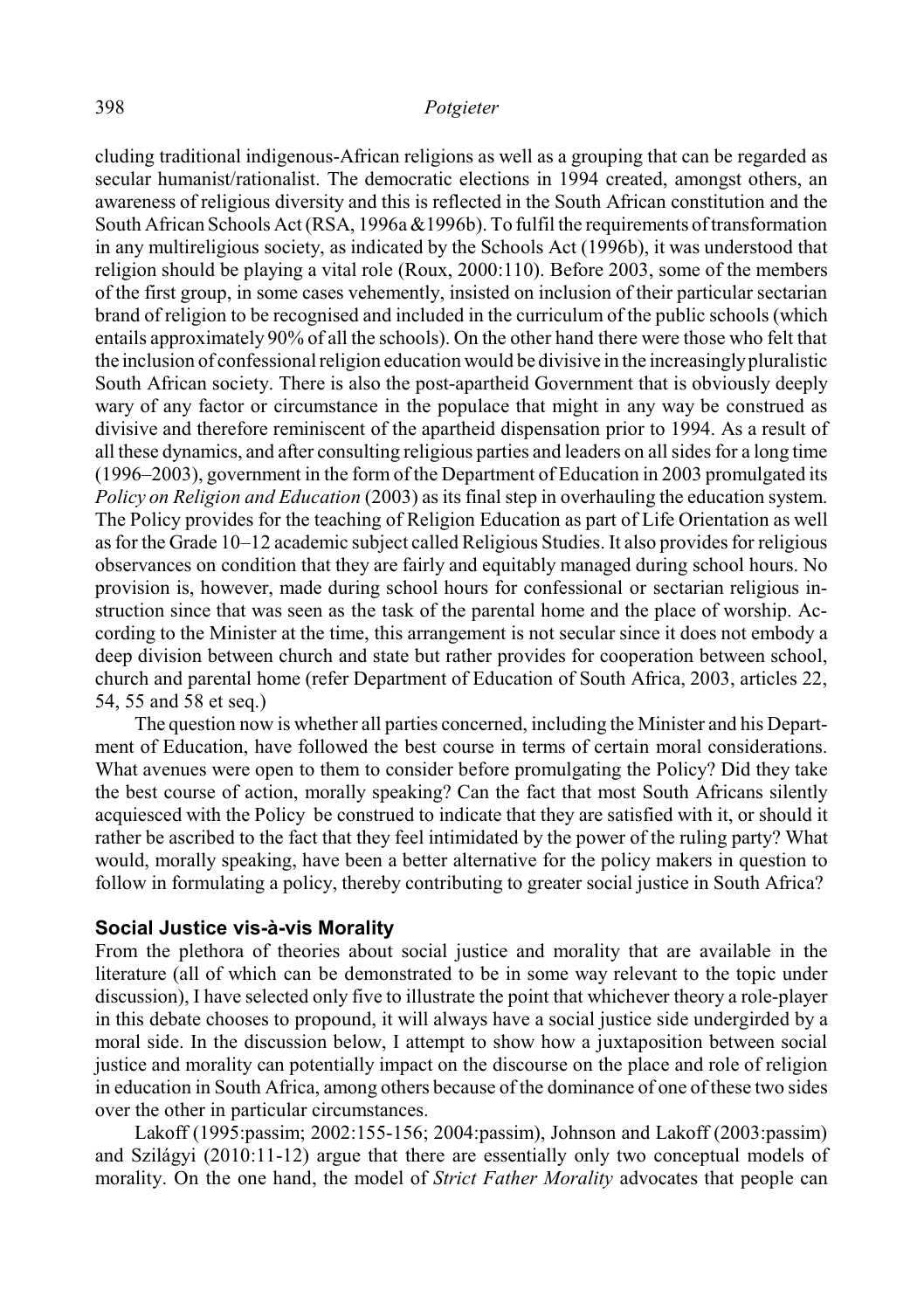become morally good through discipline (including self-discipline), austerity and strength. On the other hand, the model of *Nurturant<sup>1</sup> Parent Morality* emphasises the values of empathy, compassion and self-development. I would like to develop this metaphor somewhat further. A government that adopted the *Strict Father* approach, may feel morally justified in expecting the populace to be and become morally good through discipline (including self-discipline), austerity and strength, but this would probably be detrimental to the citizens' understanding of social justice: they might be expected to acquiesce to demands that are in conflict with their notion of what is socially just, as well as with their notion of personal freedom and of morality. A government that bases its approach on *Nurturant Parent Morality*, on the other hand, would emphasise the values of empathy, compassion and self-development. Although these values could well be morally justifiable, it remains a moot point whether such an approach will necessarily result in a well-governed, socially just society. From current political developments in Egypt and Libya, for example, it would nevertheless seem that a government that seeks to dispense social justice like a *Nurturant Parent* is favoured above one that tends to deal with it like a *Strict Father* would.

The theory of *moral relativism* argues that there are no universal truths about what is right and wrong, and that we should rather attend to what counts as such in each community's own traditions, beliefs and experience. There is no objective ground for deciding between them. This theory seems to fit the style of *Nurturant Parent Morality*. The motive of moral relativism is to avoid cultural imperialism as practised by dominant societies in the past, such as the apartheid regime before 1994 in South Africa (which arguably represents an archetypal example of *Strict Father Morality*). Relativists, according to Grayling (2010:7-8), wish to accord equal dignity and validity to the moral outlooks of the different communities, even if they may clash with their own. Chances are that if the education authorities had followed this approach with regard to religion in education, they would arguably have accommodated all the different religions in the public schools even if they believed that such a move would be divisive and would require a series of special measures to ensure peaceful coexistence in schools. Although this would have been viewed by many as a morally justifiable solution, it would probably not have been in the best interest of everybody and thus it would probably have defied the purpose of social justice.

The opposite of moral relativism is *moral absolutism* — a theory of morality that agrees largely with *Strict Father Morality*. Based on neurological research, some researchers contend that "the ultimate basis for moral judgement is hard-wired — and therefore universal. So even when customs differ, fundamental morality does not, and if it does, one of the differing moralities must be plain wrong" (Grayling, 2010:9). If differences over questions of morality are indeed only apparent, "and actually rest on underlying but unobvious agreement, that fact would be a significant help in resolving some of the tensions in the world" (Grayling, 2010:9). However, as is often the case, questions of morality are not only multifaceted and complex, but they also prove to be inextricably linked with a variety of related issues.

The relationship between religion and education was seemingly not a top priority of the new government as it started to restructure the education system after 1994. The desegregation of schools and decentralisation of governance tended to enjoy priority. Discomfort about the inherited dispensation regarding the relationship religion-education did, however, simmer in the background (Wolhuter, Van der Walt & Potgieter, 2008:205). In a first White Paper on Education (Department of Education, 1995) parents' right to choose the religious basis of their children's education was recognized. The ensuing South African Schools Act (Act 84 of 1996,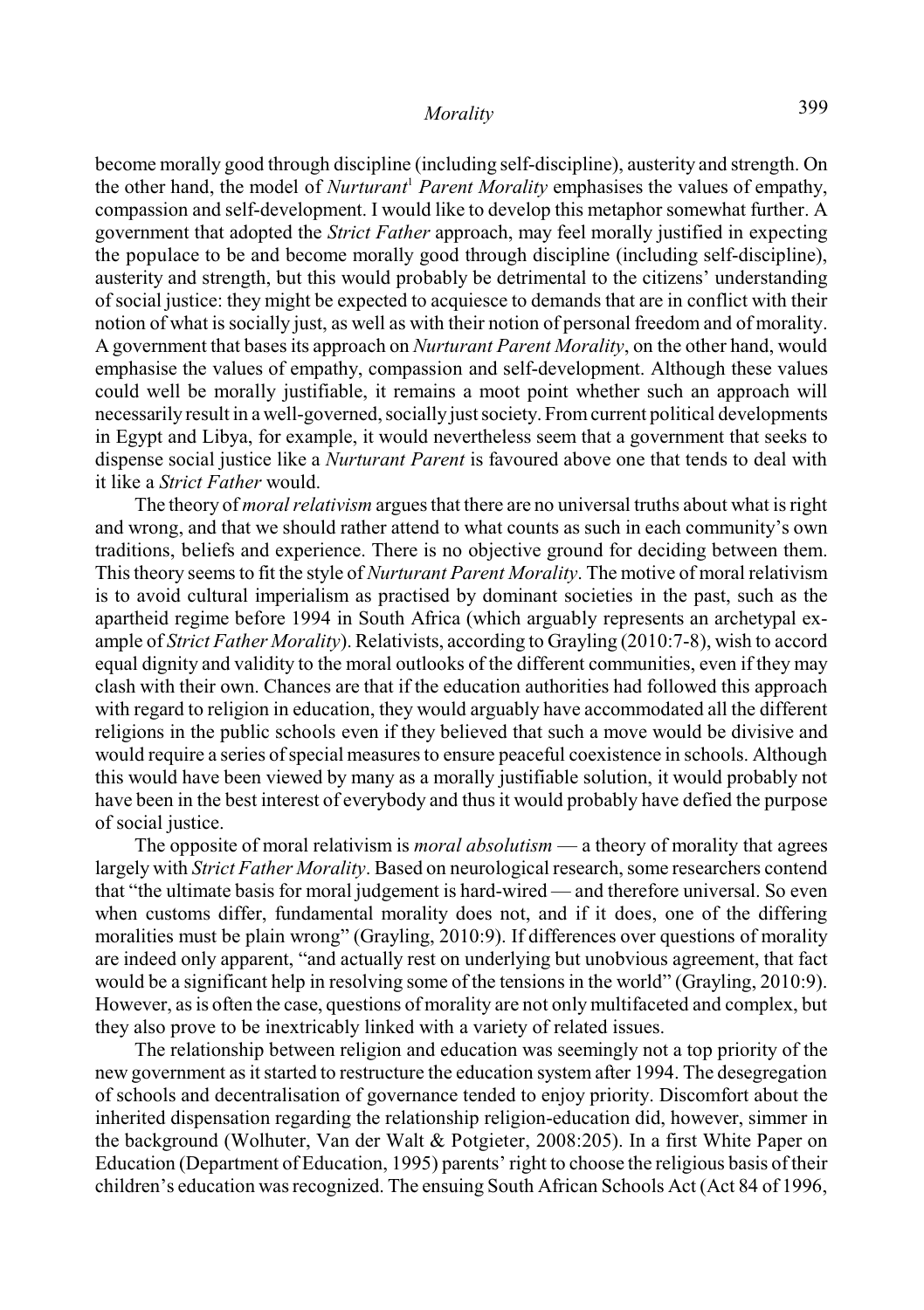section 7(1)) also stipulated that "every learner and every member of staff of a public school shall have freedom of religion," and section 7(2) that "religious observances may be conducted at a public school under rules established by a governing body provided that such observances shall be conducted on an equitable basis and attendance at them by learners and staff shall be voluntary" (RSA, 1996b).

When South Africa's *Policy on Religion and Education* (2003) was finally published in 2003 it soon became apparent (see below) that the relationship religion-education was more complicated than was initially anticipated. The Policy suggests that the authorities may, indeed, have entertained the theory of moral absolutism in their deliberations. According to Grayling's (2010:9,23) logic, the Policy effectively amounts to moral determinism or even imperialism.

Because of government's refusal to opt for a model of confessional pluralism the Policy can also be interpreted as the intentional establishment of a (state) religion of secularism and neutralism (Colditz, 2003:32-37). Irrespective of how socially just this Policy may be deemed to have been at the time, it may yet prove to be morally indefensible, because it creates the impression of attempting (*de facto*) to impose some sort of master (state) religion on all the learners in public schools. Because the Policy also does not attempt to level out all of the divisive intrinsic differences among the various religions in the country, moral relativists, favouring a *Nurturant Parent* approach to morality, may rightly criticise the Policy because of the reductionism it implies. They may rightly complain that "the rich and complex variety [of religions] is far too great for a brain-only attempt to explain them" (Grayling, 2010:10). This effectively renders the Policy morally unjustifiable, according to them, despite its best efforts to serve the interests of social justice.

It is, of course, also possible for a policy maker to conclude that, in view of all the criticism levelled against all the approaches being followed for purposes of effecting social justice in society, it would be better to do nothing and let (human) nature follow its course. It is also possible, in view of the objections to the pragmatic approach, to argue that unless a person achieves the utmost, let him / her do nothing. This, according to Grayling (2010:18-19), is the same as being careless and indifferent. Obviously, he says, we do not want this; obviously we would rather s/he made some effort, as much as s/he could without turning what s/he does into a penance or a serious interruption to other concerns. "In thinking this way [i.e. pragmatically], we are admitting that "doing one's moral best is a legitimate and worthy compromise" (Grayling, 2010:18-19).

The *laissez faire* ("do nothing") theory of morality cannot be supported, especially in the case of government and education authorities whose task it is to ensure orderliness in society. The government has to be actively involved, which implies that the *laissez faire* approach in principle is not open to any government unless it wishes to be blamed for complete negligence of duty. As far as social justice is concerned, the government may argue that by doing nothing it actually allows its citizens the constitutional space to exercise their right to religious freedom. It is for this reason that the government's intention to use the National Policy on Religion and Education mainly as an attempt to promote nation building in school (Asmal, 2003:6) may also be interpreted as a *laissez faire* or "do nothing" approach; by default it establishes a (state) religion of secularism and neutralism (Colditz, 2003:32-37). Such an approach would, however, not be morally defensible, because a government that promotes nation building through secularist neutralism is in point of fact abandoning not only its most basic governing duty, but also its fiduciary duty towards its citizenry.

According to the "no harm" theory of morality, one should be careful not to cause harm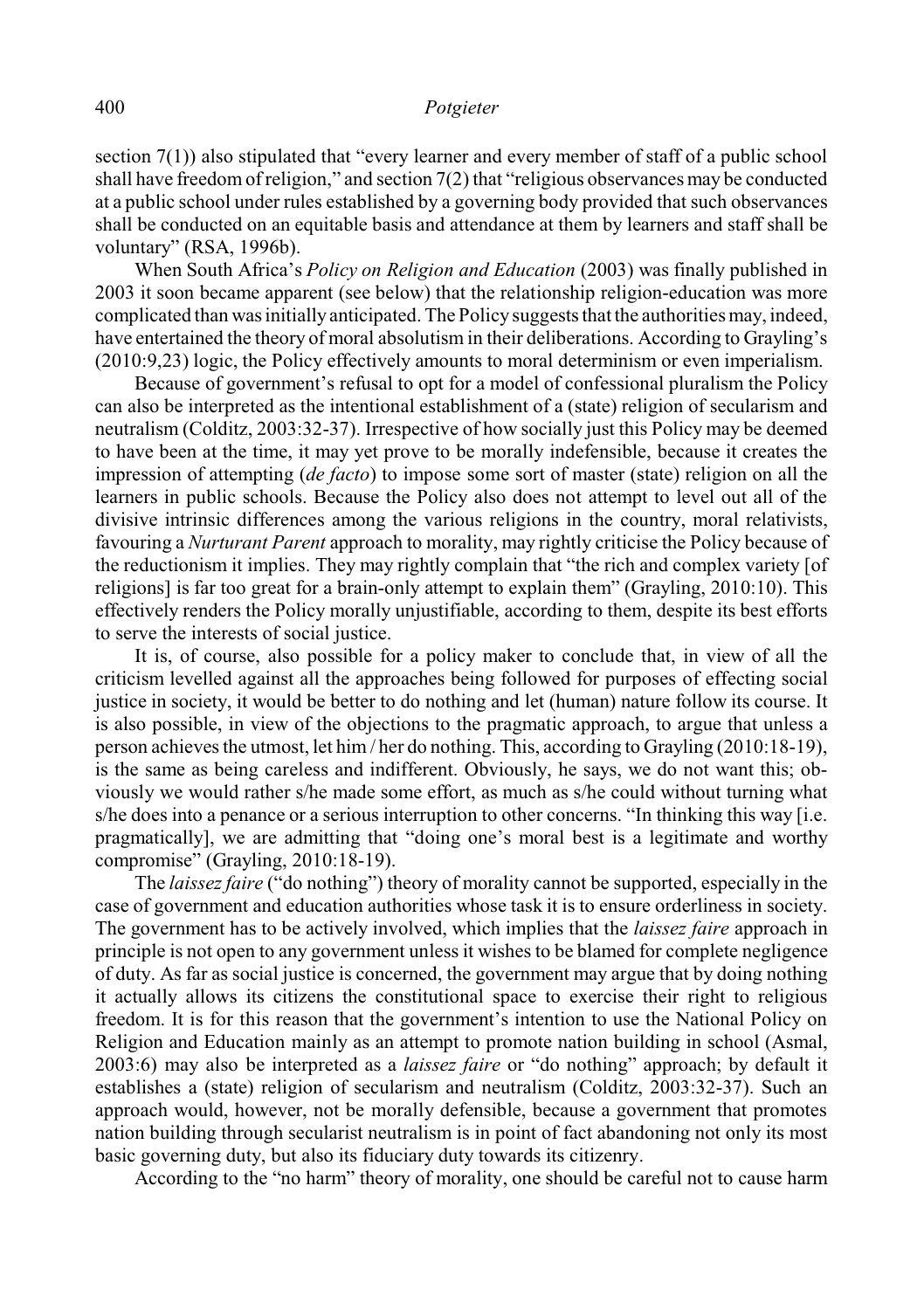to others when exercising one's own liberty (Grayling, 2010:220). This theory clearly favours *Nurturant Parent Morality*. Its conceptual roots are located in the Judaist ethics of responsibility as reflected in, specifically, the concepts of *tzedakah* ("the religious obligation to perform charity and philanthropic acts"), *chesed* ("deeds of kindness"), and *tikkun olam* ("repairing the world") (Brown, 1997:149-162). Every citizen has the right to individual freedom, privacy, secure possession of private property, the expression of opinion without prior restraint, and freedom to hold and exercise personal beliefs provided doing so does not harm others (Grayling, 2010:259). The main point of civil liberties is to create, and to maintain, an open space for individuals to choose their own way of realising what they choose to value, consistently with the principle of not harming others (Grayling, 2010:261-262).

Government (in this case the Minister and Department of Education) should indeed create space for the free exercise of citizens' liberties, also in the context of schooling. Any policy that is promulgated on religion in / and education should not only recognise the students' and their parents' rights to their freedoms, but should provide space for them to be exercised. Measures should be taken, however, to ensure that the free exercise of these rights does not impinge on the rights of others. The Minister and his/her Department should therefore have insight into human rights as entrenched, in the case of South Africa, in the second chapter of the Constitution of the Republic, and to formulate policy that would avert harm being done to others.

According to the tenets of social justice, all people have certain rights and these rights may not be violated. Because Religion Education, as envisaged in the Policy, does not acknowledge the right of South African citizens to religious freedom, specifically their right to believe according to their own religious convictions, under section 15(1) of the Constitution, it could be submitted that instead of "no harm", the Policy indeed causes harm. Against the backdrop of the "no harm" theory of morality, it is doubtful whether the Policy is serving the cause of social justice, or whether it is morally defensible.

## **Which moral approach would be most conducive to the religious pluralist situation in education in South Africa?**

Analysis of the discourse in South Africa regarding the line of thinking (philosophy, ethics) followed by the policy-makers in arriving at the *Policy on Religion and Education* (2003) is not very enlightening. Neither the Minister nor the Department of Education openly declares that s/he / it followed a particular theory of morality in arriving at the contents of the *Policy*. This means that the method that was followed by them has to be inferred from the *Policy* itself and from other publications by the Minister and the Department, such as the *Manifesto on Values, Education and Democracy* (Department of Education of South Africa, 2000).

Having attempted to do exactly that, Claassen (2007:2) — reporting on behalf of no less than 14 churches and/or clerical organisations across South African (including the South African Council of Churches) — is obliged to conclude that the Policy:

"... is clearly unreasonable and leads directly to the limitation of the right conferred in section 15(2) of the Constitution to conduct religious observances at state or state-aided institutions. It is on the basis of this interpretation that the Policy proceeds to eliminate religious observances from public schools during school hours. Government policy in respect of religious observances in public schools therefore stands or falls on this interpretation."

It must be reiterated that section 15(2) of the Constitution of the Republic of South Africa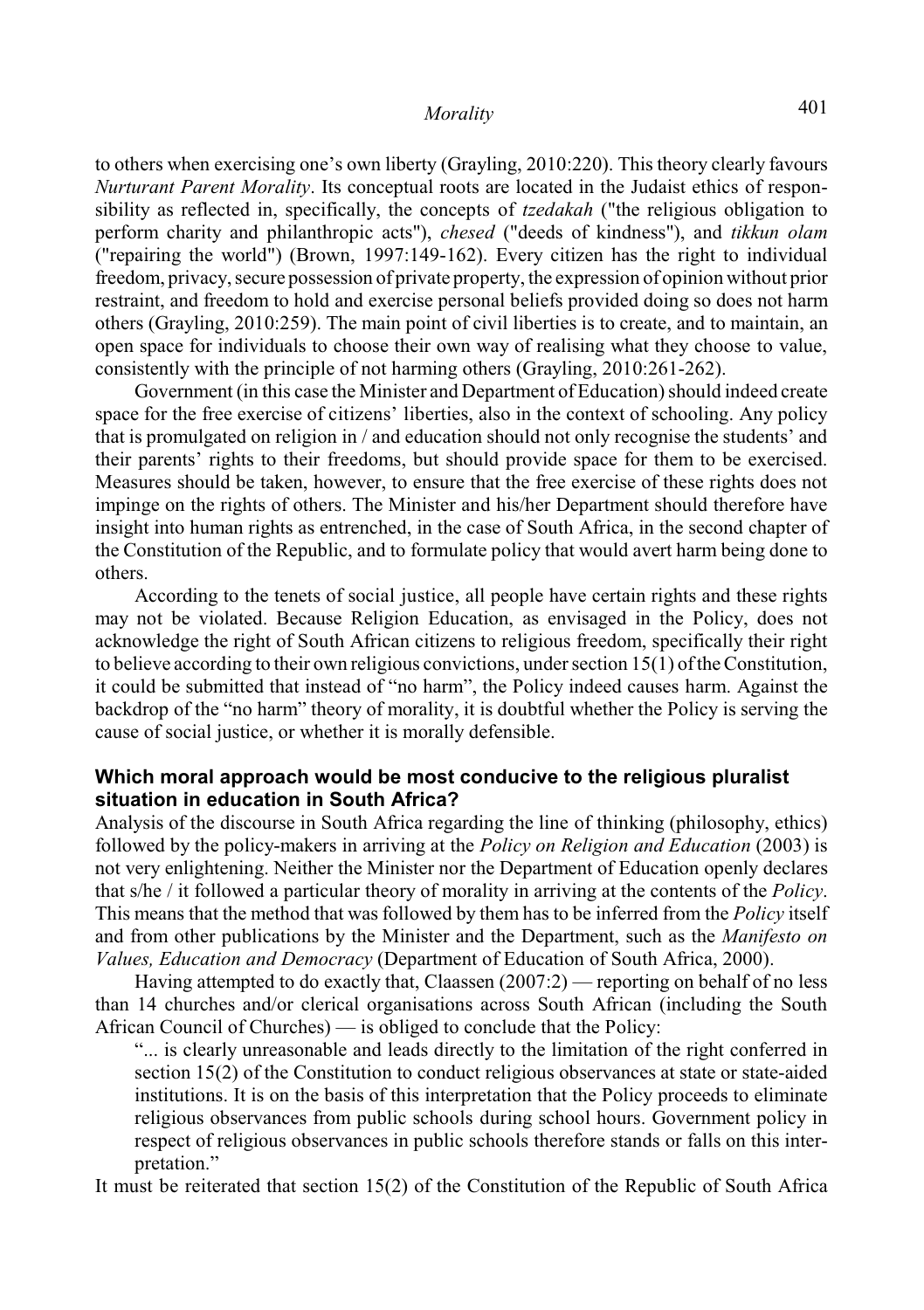really means that the people in state and state-aided institutions, such as learners and educators in public schools, may at any time (in other words also during school hours), conduct religious observances, as long as the conditions of section 15(2) of the Constitution are met (RSA, 1996a). In short: section 15(1) and (2) of the Constitution expressly allows religious freedom in schools. Read together with section 9(3) (the state may not unfairly discriminate directly or indirectly against anyone on, amongst others, religious grounds) and section 18 of the Constitution (everyone has the right to freedom of association), South Africa's *Policy on Religion and Education* (2003) appears to be effectively unconstitutional. By restricting religious freedom to the extent that it does (and thus employing a *Strict Father Morality*), the Policy is not only morally unjustifiable; it may also be argued to be invalid, even if it is enforced upon schools (à la *Strict Father Morality*) — which, according to all available evidence (as one reviewer pointed out), seems to be the *de facto* situation.

Put differently: open, inter-religious dialogue between the adherents of the different faiths and religions represented in a school or a classroom becomes a virtual impossibility in a situation such as that in South Africa, where official policy (Department of Education of South Africa, 2003) only provides for (a) religion studies as an academic subject in which students (supposedly neutrally, formally and objectively) contrive to come to grips with the generics and commonalities of religion as a phenomenon, and for (b) the equitable observation of religious practices.

To be fair, this represents but one possible reading of the Policy. Another reading of the Policy and its implementation suggests that by adopting a co-operative model (unlike those models adopted elsewhere in the world) and by locating Religion Education within citizenship education in the Life Orientation curriculum (as is the case) an opportunity for a *Nurturant Parent* approach had, indeed, been created. Such a reading of the Policy furthermore suggests that Religion Education can (dependent on many factors such as the skill of the teacher, etc.) provide a safe place for inter and intra-religious dialogue to take place. An important proviso would perhaps be that teachers understand that they need to be so secure in their own beliefs that they can adopt an inter worldview approach that will not be perceived to be exclusionary. Within such a scenario, "...there will be space for promoting religious instruction (a confessional approach) at home and in the faith community, whilst promoting unity but not uniformity, and diversity but not divisiveness, in the classroom" (to quote a second reviewer).

One of the problems with this particular reading of the Policy is the fact that it does not quite seem to tally either with the content in, or the intent of the official documentation. So, for instance, has Religion Education been consigned to the status of one of many related subthemes under two overarching topics in the final draft of the Curriculum and Assessment Policy Statement (CAPS) for Life Orientation in Grades 7-9, namely (a) "Constitutional rights and responsibilities" (Department of Basic Education, 2010:8,11,16,20,21) and (b) "Development of the Self in Society (Department of Basic Education, 2010:14,18). Another example is that neither this official policy document, nor the 2008 version of the *National Curriculum Statement Grades 10-12 (General). Learning Programme Guideline for Life Orientation*, accommodates religious education and confessional pluralism. It therefore seems fair to conclude that this South African policy *de facto* relegates religious education to the private sphere of the place of worship and the parental home and not the 'ecumenical setting' of the school (Dennett, 2007:267), thereby placing a ban on confessional pluralism.

Inter-religious dialogue seems to have been squelched to the point where inter-faith and inter-religious understanding and tolerance can no longer be appreciatively promoted in the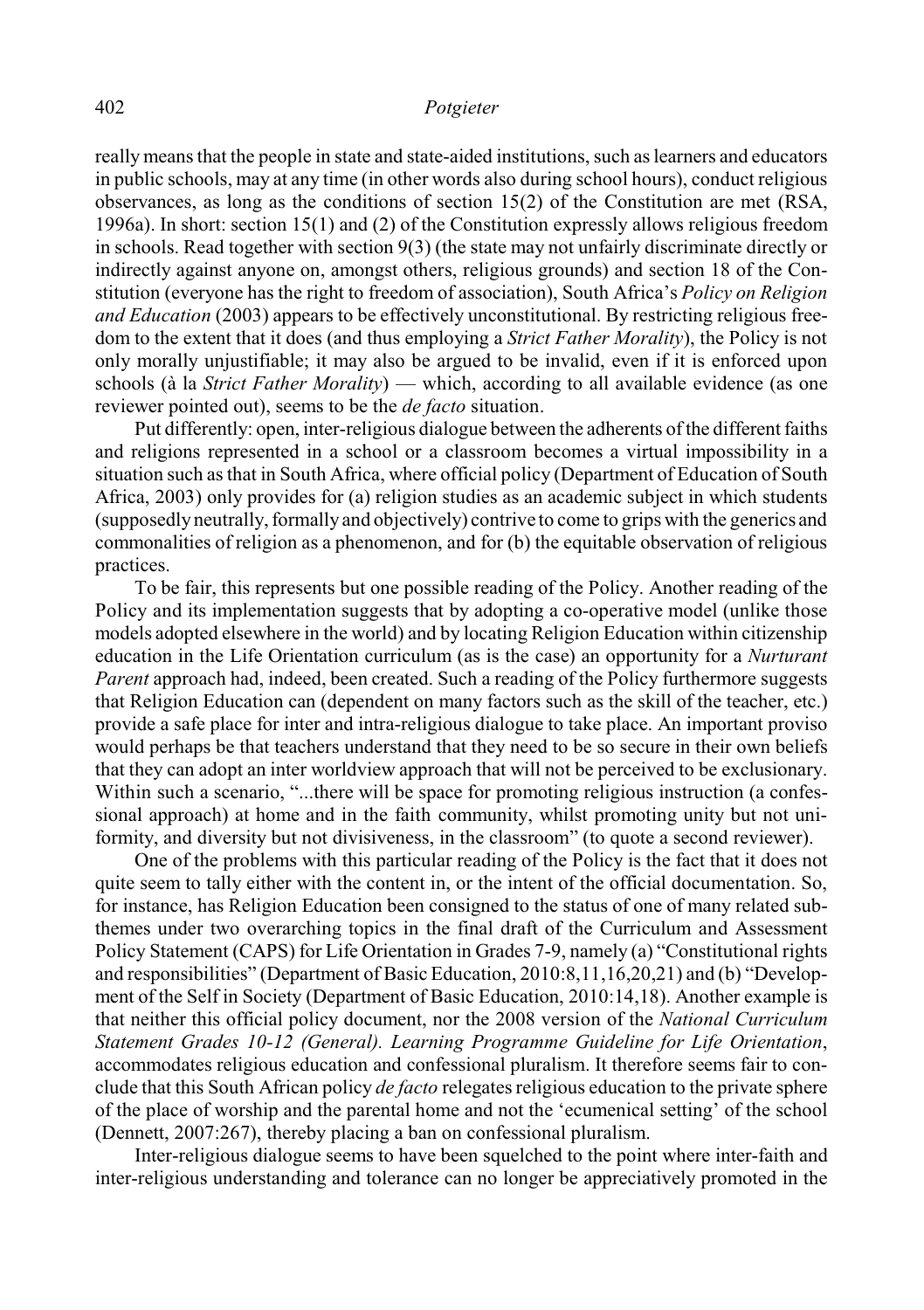context of the school. This is reminiscent of *Strict Father Morality* in the sense that it represents a fairly unyielding, prescriptive approach that leaves no room for what a *Nurturant Parent* approach may have allowed for followers of different religions to practise their constitutional right to religious freedom.

Political failure on the part of the government to follow a *Nurturant Parent* approach in drafting the Policy, has led to epistemological exclusion, which continues to obstruct the cause of social justice. The Policy provides no opportunity for accompanying learners to a deep understand of the nature and scope of religious differences that they in future will have to engage with as adult citizens. So, besides epistemological exclusion, the Policy effectively engineers a pedagogy of morally unjustifiable religious essentialism and the subsequent reemergence of social intolerance. This begs the question how future generations may come to understand the notion that all people have equal rights and opportunities, and that everybody is entitled to the same rights and services as all other citizens (Heyns, 2007). As Wolhuter *et al.*, (2008:206) indicated, the current Policy on religion and education in South Africa has in effect banned all forms of religious dialogue from schools (*Strict Father*-like), in the process depriving the learners and their educators from valuable opportunities to explore the relationship between religion, morality and social justice from exchanges between adherents of different religions in controlled circumstances in the schools themselves. The Policy also does not take cognisance of the international experience with regard to students' identity building, the cultural-dynamic nature of religion and of moral experience.

Against this decor, it becomes difficult to anticipate a socially just society where every one will graciously be granted equal access to an even playing field and where everyone will have access to things that make it possible for them in any societal sector to be successful. Arguably, this is pedagogically unjustifiable, because future generations are effectively being denied epistemological access (Jansen, 2001:3) to religious knowledge (its various forms, how it is organised, its moral and value bases, it politics, and its power). The *Nurturant Parent* would have afforded space for this. As it is, they may now never experience proper access to knowledge about different faith-based social conventions; they may never gain satisfactory access to knowledge about the role of religious criticism in society and the ethical virtues of truthful dissent on moral grounds in a democracy. They may never experience the delight of knowledge about alternative ways of religious thinking and social living (Jansen, 2001:3). It is therefore also socially unjust, because it seems to be ridiculing the ideal of attaining peace, understanding and tolerance among South Africans which would have been the ideals of the *Nurturant Parent*. Finally, in line with the central theme of this paper, it is regarded as being morally unjustifiable, because it essentially prevents learners from defending their own visions of the good; of the higher ideals that govern human activities — including human religious activities (Alexander, 2006:215).

### **Conclusion and recommendations**

The official *National Policy on Religion and Education* promulgated in 2003 by the South African government (Department of Education of South Africa, 2003) should have provided for inter-religious dialogue in the controlled conditions prevailing in schools. Provision should have been made for professional educators entrusted with the task of facilitating better interfaith understanding and tolerance by actually promoting inter-religious dialogue in their classes. By the same token, learners should have been officially allowed to speak freely about their personal religion and sacred values. Political failure to have done so, has led to episte-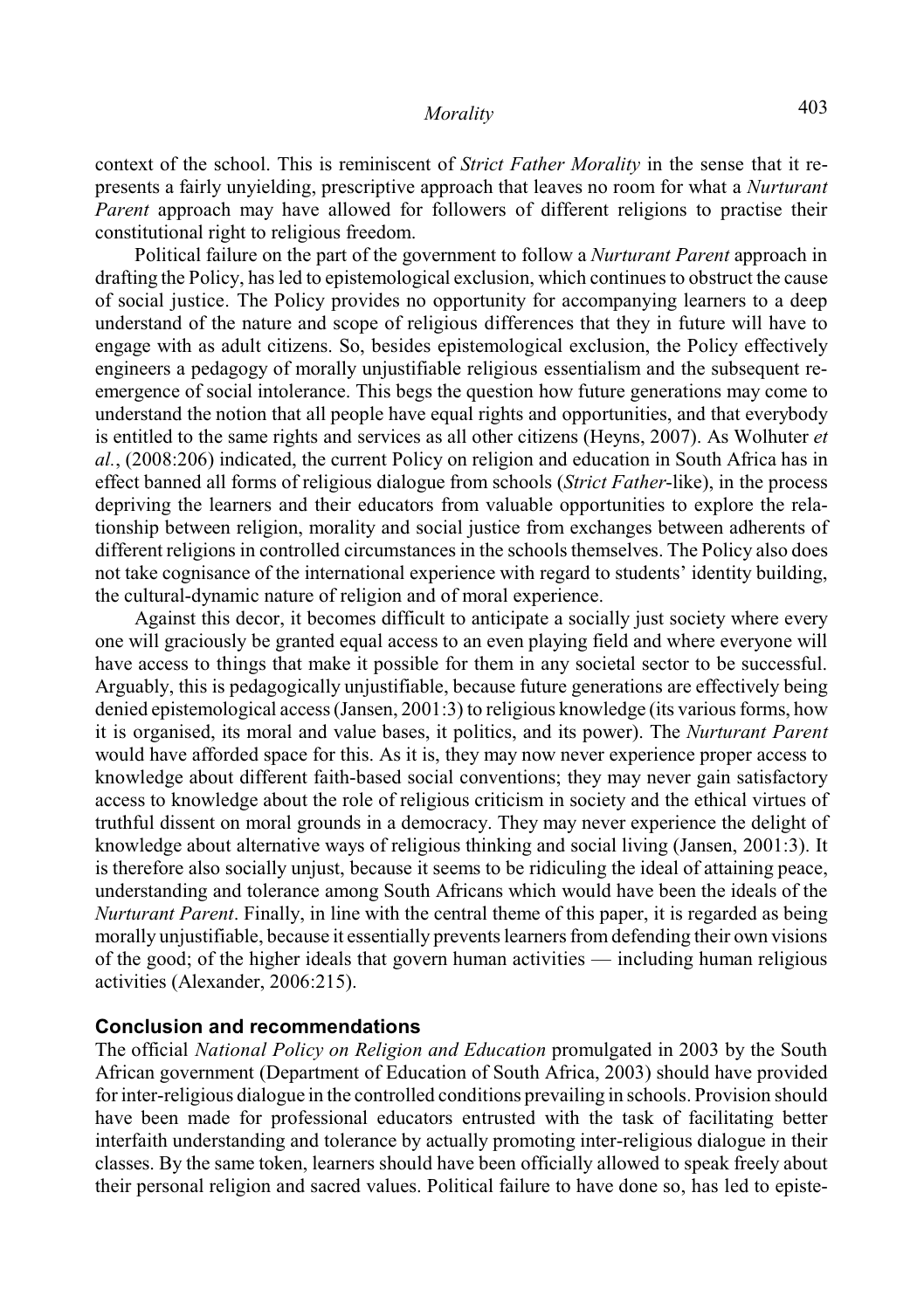### 404 *Potgieter*

mological exclusion, which obstructs the cause of social justice (refer Dennett, 2007:360,378). The Policy provides no opportunity for accompanying learners to a deep understand of the nature and scope of religious differences that they in future will have to engage with as adult citizens. So, besides epistemological exclusion, Government's refusal to opt for a model of confessional pluralism and its chosen standpoint of tolerance and religious value pluralism may, in fact, also be interpreted as the intentional establishment of a new state-preferred religion — one of secularism and neutralism (Colditz, 2003:32-37).

It is recommended that South Africa's Policy on religion and education be amended when and wherever possible — to provide for a deeper understanding of the moral dimension of all religions as well as for confessional pluralism. All of this should, however, happen without creating or promoting social divisiveness and ghettoism, as warned against by Grayling (2010:316). In so doing, confessional pluralism can play a significant role in promoting understanding, tolerance and social justice. Policy that provides for meaningful engagement with both the moral roots and the singularities of the different religions will be more advantageous than attempts either to ban particular religions from schools (as is currently the *de facto* case in South Africa) or for religious education to concentrate as far as possible only on the generic or commonly shared aspects of religions (as is currently the case in public schools in South Africa, The Netherlands, the United Kingdom, the United States of America and Norway, for example).

An attempt should thus be made to convince the Government that religious tolerance, respect and compassion cannot be cultivated and national unity and peaceful co-existence ensured by educating students on different religions without at the same time respecting their constitutional right to religious freedom (refer Vermeer & Van der Ven, 2004:57), which includes affording them reasonable opportunities in school and during school hours to observe their religion (Malherbe, 2003:44). By focusing on the first element only, and by sending the inevitable signal through the proposed policy that it is not concerned about the second, the Government seems to be intolerant, assuming in many minds the role of religious oppressor and the bearer of religious intolerance (*ibid*.), thereby embodying the morality of the *Strict Father*.

### **Note**

1. A term used by the original authors, as quoted in the text.

### **References**

- Alexander HA 2006. A View from Somewhere: Explaining the Paradigms of Educational Research. *Journal of Philosophy of Education*, 40:205-221.
- Asmal K 2003. *Speech by the Minister of Education, Professor Kader Asmal, MP, introducing the debate on the Education Budget, Vote 15*. Paper presented at the National Assembly in Parliament, Cape Town.
- Brown LS 1997. The Private Practice of Subversion: Psychology as *Tikkun Olam*. *American Psychologist*, 52:449-462.
- Chetty CTM (s.a.). *Young, Gifted and Black: Oral histories of young activists in Cape Town and Durban in the early 1970s*. Available at

http://www.sahistory.org.za/pages/library-resources/thesis/pdfs/young,%20gifted%20and%20blac k.pdf. Accessed 24 January 2011.

- Christie P 2010. The complexity of human rights in global times: The case of the right to education in South Africa. *International Journal of Educational Development*, 30:3-11.
- Claassen G (ed.) 2007. *Freedom of Religion in Education: A Statement by Christian Leaders of South*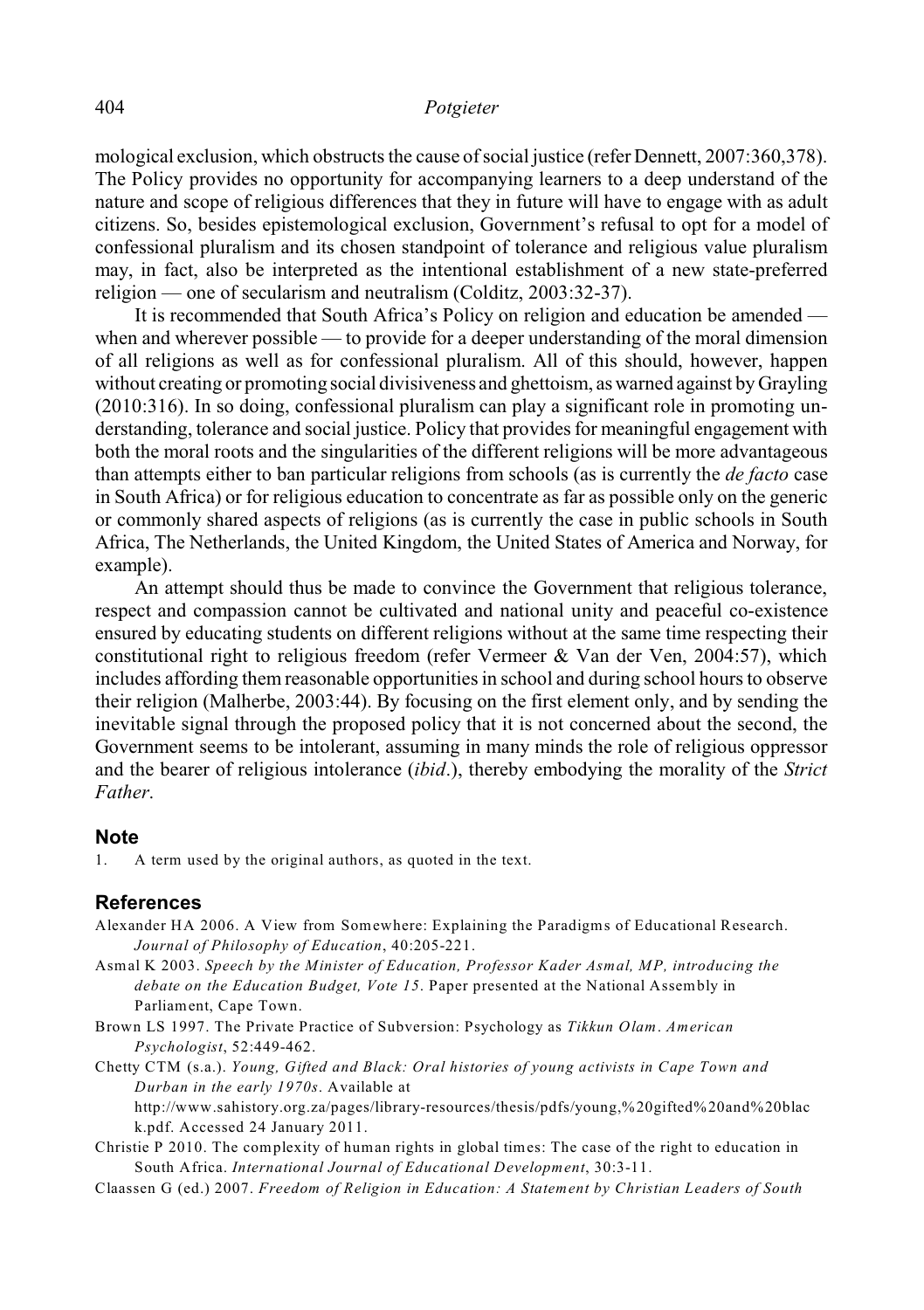*Africa*. Monument Park: Indaba of Christian Leaders.

- Colditz PHT 2003. *Comment on the Draft Policy "Religion in Education"*. Edenvale: Federation of Associations of Governing Bodies of South African Schools.
- Dennett DC 2007. *Breaking the spell*. London: Penguin Books.
- Department of Basic Education of South Africa 2010. *Curriculum and Assessment Policy Statement (CAPS). Life Orientation Grades 7-9*. Final Draft. Pretoria: Government Printer.
- Department of Education 1995. *White Paper on Education and Training*. Notice 196. Cape Town: Parliament of the Republic of South Africa.
- Department of Education of South Africa 2000. *Manifesto on Values, Education and Democracy*. Pretoria: Ministry of Education.
- Department of Education of South Africa 2003. National Policy on Religion and Education. Pretoria: *Government Gazette,* Vol. 459, No. 25459. 12 September.
- Department of Education of South Africa 2008. *National Curriculum Statement Grades 10-12 (General). Learning Programme Guideline. Life Orientation*. Pretoria. Government Printer.

Ellis-Christensen T 2009. What is Social Justice? *wiseGEEK*. Available at http://www.wisegeek.com/what-is-social-justice.htm. Accessed 30 September 2010.

Francis D 2010. *Diversity and Social Justice*. Paper presented at the Workshop on Diversity and Social Justice. Potchefstroom: North-West University, Potchefstroom campus.

- Gray J 2009. *Gray's anatomy*. London: Allen Lane.
- Grayling AC 2009. *Ideas that matter*. London: Weidenfeld & Nicholson.
- Grayling AC 2010. *Thinking of answers*. London: Bloomsbury.
- Harenski CL, Antonenko O, Shane MS & Kiehl KA 2010. A functional imaging investigation of moral deliberation and moral intuition. *Neuroimage,* 49:2707-2716.
- Harris S 2010. *The Moral Landscape: How Science Can Determine Human Values*. New York: Free Press.
- Harro B 2000. The Cycle of Socialisation. In Adams M, Blumenfeld WJ, Castaneda R, Hackman HW, Peters ML & Zuniga X (eds). *Readings for Diversity and Social Justice*. New York: Routledge.

Heyns A 2007. *Social Justice and Human Rights*. Available at http://www.docstoc.com/docs/25615982/Social-Justice-and-Human-Rights. Accessed 1 December 2010.

- Jansen JD 2001. *Access and Values*. Paper presented at the Conference on Values, Education and Democracy in the 21st Century, National Botanical Institute, Kirstenbosch, Cape Town.
- Jansen JD 2009. *Knowledge in the Blood: Confronting Race and the Apartheid Past*. Stanford: Stanford University Press.
- Jarvis J 2008. *The Voice of the Teacher in the Context of Religious Freedom: A KwaZulu-Natal Case Study.* Research dissertation for MEd, University of Stellenbosch, Stellenbosch.
- Johnson M & Lakoff G 2003. *Metaphors We Live By*. Chicago: The University of Chicago Press.
- Jovanoviæ A 2010. *Green Idea. Green Way of Thinking and Acting*. Belgrade: Green Lab.
- Lakoff G 1995. *Metaphor, Morality, and Politics, Or, Why Conservatives Have Left Liberals In the Dust*. Available at http://www.wwcd.org/issues/Lakoff.html. Accessed 1 June 2011.
- Lakoff G 2002. *Moral Politics: How Liberals and Conservatives Think*. Chicago and London: University of Chicago Press.
- Lakoff G 2004. *Don't Think of an Elephant: Know Your Values and Frame the Debate*. London: Chelsea Green Publishing.
- Lusenga RM 2010. *School Leaders' Moral Understanding and Moral Reasoning*. MEd (Educational Leadership) Mini-dissertation. University of Pretoria, Pretoria.
- Malherbe EJ 2003. *The Unconstitutionality of Government Policy Relating to Religion and Education*. Paper presented at the 8th Conference of the South African Education Law and Policy Association, Magoebaskloof.
- Nieuwenhuis FJ 2010. *Theme 10: Religious and Moral Education: Exploring Students' Understanding of Values and Moral Reasoning*. Paper presented at the DETA Conference 2009, University of